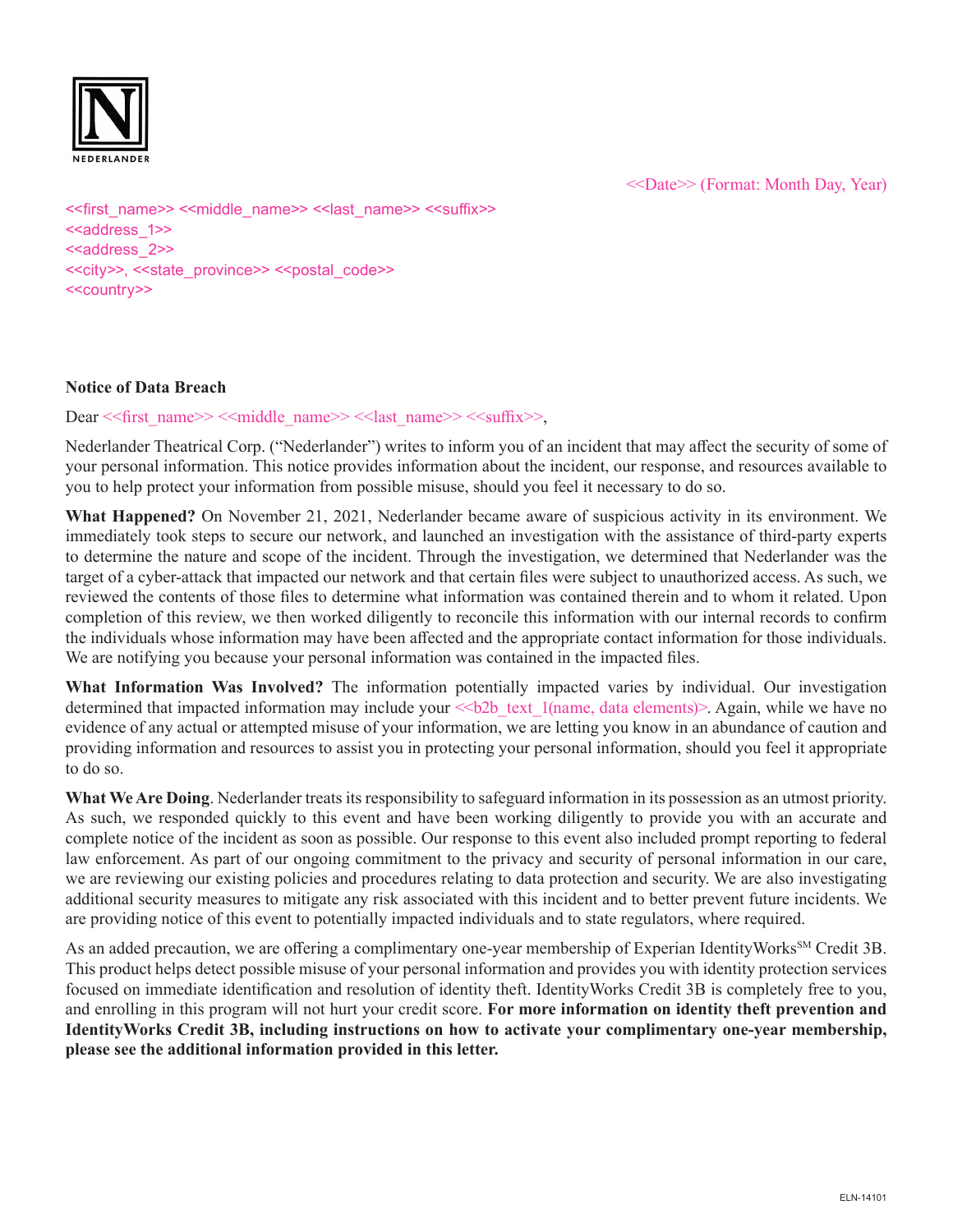What You Can Do. We encourage you to remain vigilant against incidents of identity theft and fraud by reviewing your account and monitoring your free credit reports for suspicious activity and to detect errors over the next 12 to 24 months. Please review the enclosed "*Steps You Can Take to Help Protect Your Information*." You can also enroll to receive the complimentary credit monitoring services that we are offering to you.

**For More Information.** We understand that you may have questions that are not addressed in this notice. If you have additional questions or concerns, please call our dedicated call center at (855) 788-2612, Monday through Friday from 8:00 a.m. to 5:30 p.m. Central Time, excluding all major U.S. Holidays,

Sincerely,

Rina A. Beacco Chief Technology Officer Nederlander Theatrical Corp.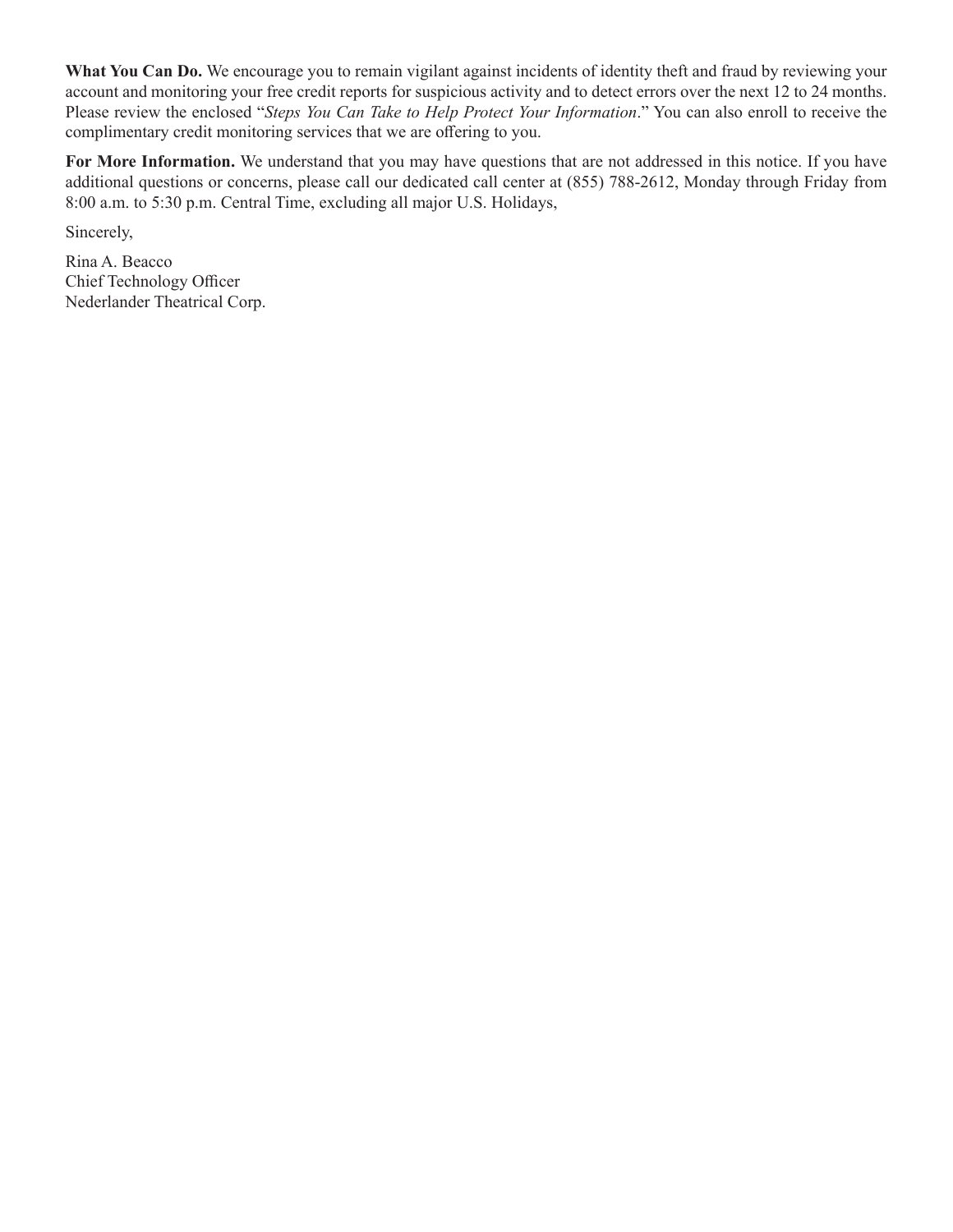### **Steps You Can Take to Help Protect Personal Information**

#### **Enroll in Credit Monitoring**

## **ACTIVATING YOUR COMPLIMENTARY CREDIT MONITORING**

To help protect your identity, we are offering a **complimentary** one-year membership of Experian IdentityWorks<sup>SM</sup> Credit 3B. This product helps detect possible misuse of your personal information and provides you with superior identity protection support focused on immediate identification and resolution of identity theft.

## **Activate IdentityWorks Credit 3B Now in Three Easy Steps**

**1.** ENROLL by:  $\le b2b$  text 6(activation deadline) $\ge$  (Your code will not work after this date.)

**2.** VISIT the **Experian IdentityWorks website** to enroll: **https://www.experianidworks.com/3bcredit**

## **3 PROVIDE** the **Activation Code: «activation code s n>>**

If you have questions about the product, need assistance with identity restoration or would like an alternative to enrolling in Experian IdentityWorks online, please contact Experian's customer care team at 877-288-8057. Be prepared to provide engagement number  $\le b2b$  text 2(engagement number)>> as proof of eligibility for the identity restoration services by Experian.

A credit card is **not** required for enrollment in Experian IdentityWorks Credit 3B.

You can contact Experian **immediately** regarding any fraud issues, and have access to the following features once you enroll in Experian IdentityWorks:

- **• Experian credit report at signup:** See what information is associated with your credit file. Daily credit reports are available for online members only.\*
- **• Credit Monitoring:** Actively monitors Experian, Equifax and Transunion files for indicators of fraud.
- **• Identity Restoration:** Identity Restoration specialists are immediately available to help you address credit and non-credit related fraud.
- **Experian IdentityWorks ExtendCARE<sup>TM</sup>:** You receive the same high-level of Identity Restoration support even after your Experian IdentityWorks membership has expired.
- **• Up to \$1 Million Identity Theft Insurance\*\*:** Provides coverage for certain costs and unauthorized electronic fund transfers.

#### **Activate your membership today at https://www.experianidworks.com/3bcredit or call 877-288-8057 to register with the activation code above.**

**What you can do to protect your information:** There are additional actions you can consider taking to reduce the chances of identity theft or fraud on your account(s). Please refer to www.ExperianIDWorks.com/restoration for this information. If you have any questions about IdentityWorks, need help understanding something on your credit report or suspect that an item on your credit report may be fraudulent, please contact Experian's customer care team at 877-288-8057.

\* Offline members will be eligible to call for additional reports quarterly after enrolling.

\*\* The Identity Theft Insurance is underwritten and administered by American Bankers Insurance Company of Florida, an Assurant company. Please refer to the actual policies for terms, conditions, and exclusions of coverage. Coverage may not be available in all jurisdictions.

#### **Monitor Your Accounts**

Under U.S. law, a consumer is entitled to one free credit report annually from each of the three major credit reporting bureaus, Equifax, Experian, and TransUnion. To order your free credit report, visit www.annualcreditreport.com or call, toll-free, 1-877-322-8228. You may also directly contact the three major credit reporting bureaus listed below to request a free copy of your credit report.

Consumers have the right to place an initial or extended "fraud alert" on a credit file at no cost. An initial fraud alert is a 1-year alert that is placed on a consumer's credit file. Upon seeing a fraud alert display on a consumer's credit file, a business is required to take steps to verify the consumer's identity before extending new credit. If you are a victim of identity theft, you are entitled to an extended fraud alert, which is a fraud alert lasting seven years. Should you wish to place a fraud alert, please contact any one of the three major credit reporting bureaus listed below.

As an alternative to a fraud alert, consumers have the right to place a "credit freeze" on a credit report, which will prohibit a credit bureau from releasing information in the credit report without the consumer's express authorization. The credit freeze is designed to prevent credit, loans, and services from being approved in your name without your consent. However, you should be aware that using a credit freeze to take control over who gets access to the personal and financial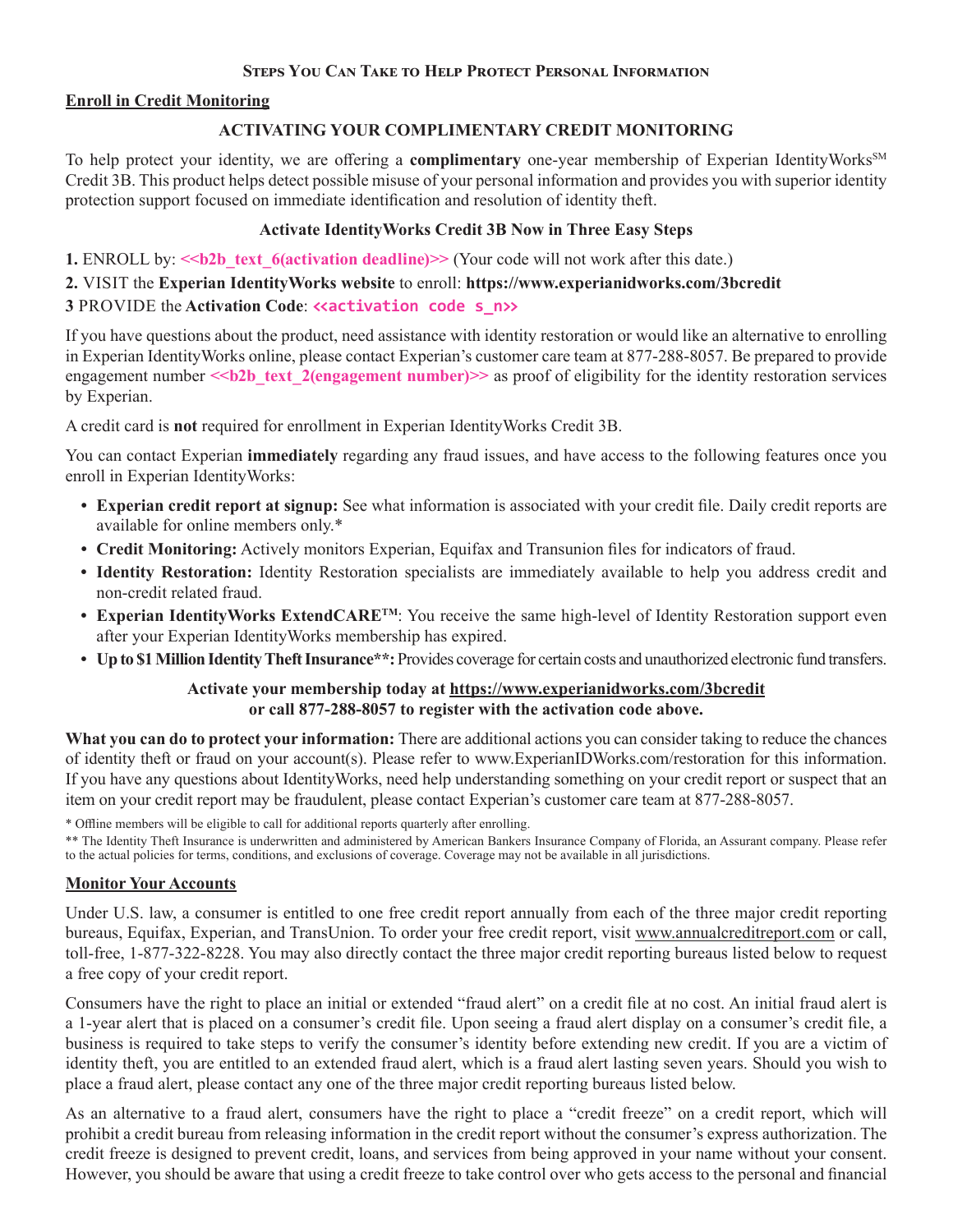information in your credit report may delay, interfere with, or prohibit the timely approval of any subsequent request or application you make regarding a new loan, credit, mortgage, or any other account involving the extension of credit. Pursuant to federal law, you cannot be charged to place or lift a credit freeze on your credit report. To request a security freeze, you will need to provide the following information:

- 1. Full name (including middle initial as well as Jr., Sr., II, III, etc.);
- 2. Social Security number;
- 3. Date of birth;
- 4. Addresses for the prior two to five years;
- 5. Proof of current address, such as a current utility bill or telephone bill;
- 6. A legible photocopy of a government-issued identification card (state driver's license or ID card, etc.); and
- 7. A copy of either the police report, investigative report, or complaint to a law enforcement agency concerning identity theft if you are a victim of identity theft.

Should you wish to place a credit freeze, please contact the three major credit reporting bureaus listed below:

| <b>Equifax</b>                                                                                                                 | <b>Experian</b>                | <b>TransUnion</b>                                                                               |
|--------------------------------------------------------------------------------------------------------------------------------|--------------------------------|-------------------------------------------------------------------------------------------------|
| https://www.equifax.com/personal/credit-<br>report-services/                                                                   | https://www.experian.com/help/ | https://www.transunion.com/credit-<br>help                                                      |
| 888-298-0045                                                                                                                   | 1-888-397-3742                 | 833-395-6938                                                                                    |
| Equifax Fraud Alert, P.O. Box 105069 Experian Fraud Alert, P.O. Box TransUnion Fraud Alert, P.O. Box<br>Atlanta, GA 30348-5069 | 9554, Allen, TX 75013          | 2000, Chester, PA 19016                                                                         |
| Equifax Credit Freeze, P.O. Box 105788<br>Atlanta, GA 30348-5788                                                               | 9554, Allen, TX 75013          | Experian Credit Freeze, P.O. Box   TransUnion Credit Freeze, P.O. Box<br>160, Woodlyn, PA 19094 |

# **Additional Information**

You may further educate yourself regarding identity theft, fraud alerts, credit freezes, and the steps you can take to protect your personal information by contacting the consumer reporting bureaus, the Federal Trade Commission, or your state Attorney General. The Federal Trade Commission may be reached at: 600 Pennsylvania Avenue NW, Washington, DC 20580; www.identitytheft.gov; 1-877-ID-THEFT (1-877-438-4338); and TTY: 1-866-653-4261. The Federal Trade Commission also encourages those who discover that their information has been misused to file a complaint with them. You can obtain further information on how to file such a complaint by way of the contact information listed above. You have the right to file a police report if you ever experience identity theft or fraud. Please note that in order to file a report with law enforcement for identity theft, you will likely need to provide some proof that you have been a victim. Instances of known or suspected identity theft should also be reported to law enforcement and your state Attorney General. This notice has not been delayed by law enforcement.

*For Maryland residents*, the Maryland Attorney General may be contacted at: 200 St. Paul Place, 16th Floor, Baltimore, MD 21202; 1-410-528-8662 or 1-888-743-0023; and www.oag.state.md.us. Nederlander is located at 1501 Broadway, 14th Floor, New York, NY 10036

*For New Mexico residents*, you have rights pursuant to the Fair Credit Reporting Act, such as the right to be told if information in your credit file has been used against you, the right to know what is in your credit file, the right to ask for your credit score, and the right to dispute incomplete or inaccurate information. Further, pursuant to the Fair Credit Reporting Act, the consumer reporting bureaus must correct or delete inaccurate, incomplete, or unverifiable information; consumer reporting agencies may not report outdated negative information; access to your file is limited; you must give your consent for credit reports to be provided to employers; you may limit "prescreened" offers of credit and insurance you get based on information in your credit report; and you may seek damages from violator. You may have additional rights under the Fair Credit Reporting Act not summarized here. Identity theft victims and active duty military personnel have specific additional rights pursuant to the Fair Credit Reporting Act. We encourage you to review your rights pursuant to the Fair Credit Reporting Act by visiting www.consumerfinance.gov/f/201504 cfpb summary your-rights-under-fcra. pdf, or by writing Consumer Response Center, Room 130-A, Federal Trade Commission, 600 Pennsylvania Ave. N.W., Washington, D.C. 20580.

*For New York residents,* the New York Attorney General may be contacted at: Office of the Attorney General, The Capitol, Albany, NY 12224-0341; 1-800-771-7755; or https://ag.ny.gov/.